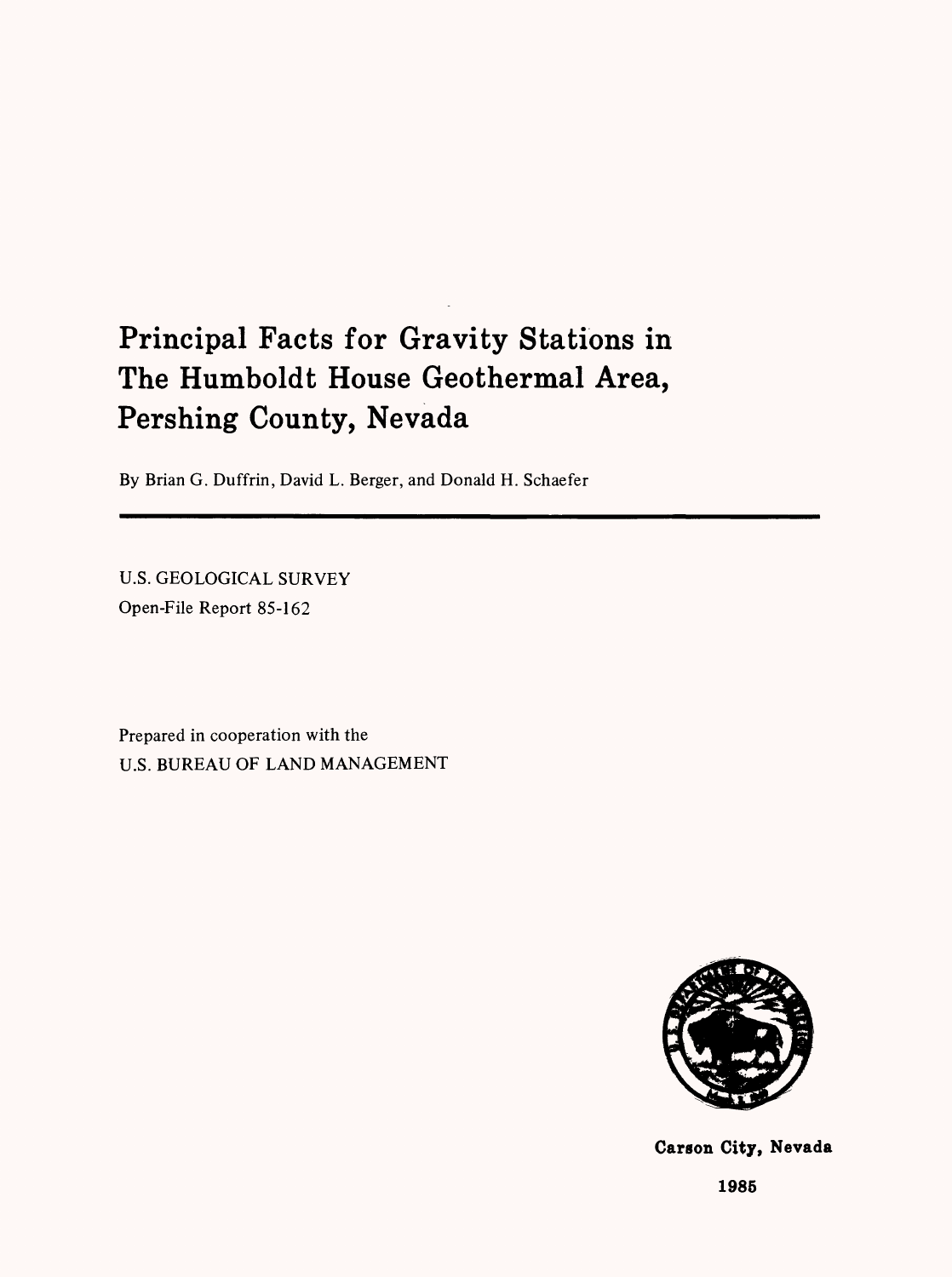# UNITED STATES DEPARTMENT OF THE INTERIOR

## DONALD PAUL MODEL, Secretary

#### GEOLOGICAL SURVEY

Dallas L. Peck, Director

write to: **purchased from:** purchased from: **purchased from:**  $\theta$ 

 $\bar{z}$ 

U.S. Geological Survey<br>
Room 227, Federal Building<br>
Room 227, Federal Building<br>
Open-File Services Section<br>
U.S. Geological Survey Room 227, Federal Building<br>705 North Plaza Street Carson City, NV 89701

For additional information Copies of this report may be

Box 25425, Federal Center<br>Denver, CO 80225

Call (303) 236-7476 for ordering information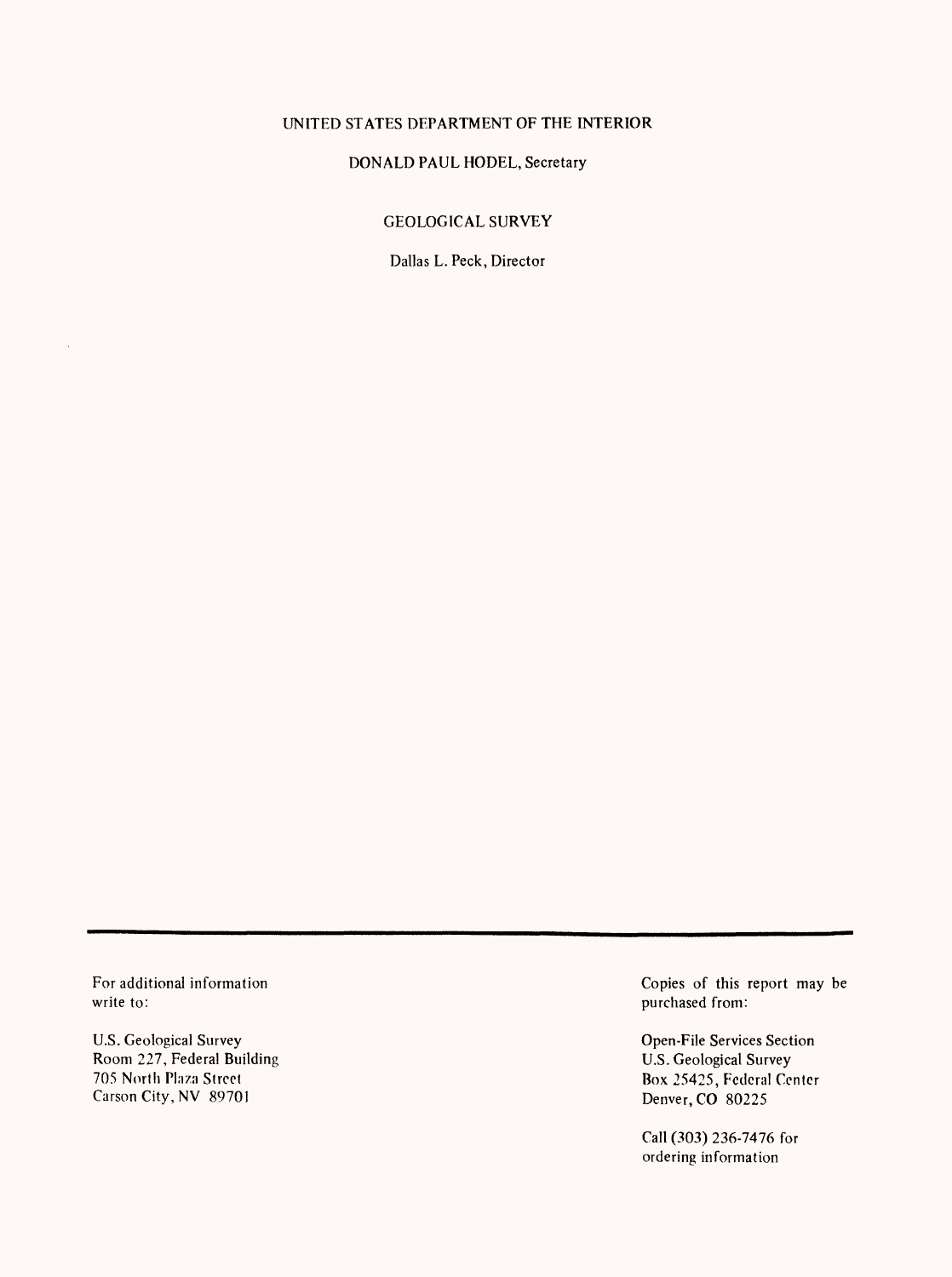# CONTENTS

-----

| Principal facts for gravity stations ----------------------------------- |  |
|--------------------------------------------------------------------------|--|
|                                                                          |  |

ILLUSTRATION

Figure 1. Map showing location of gravity stations -------------------- 3

 $\sim 10^{-11}$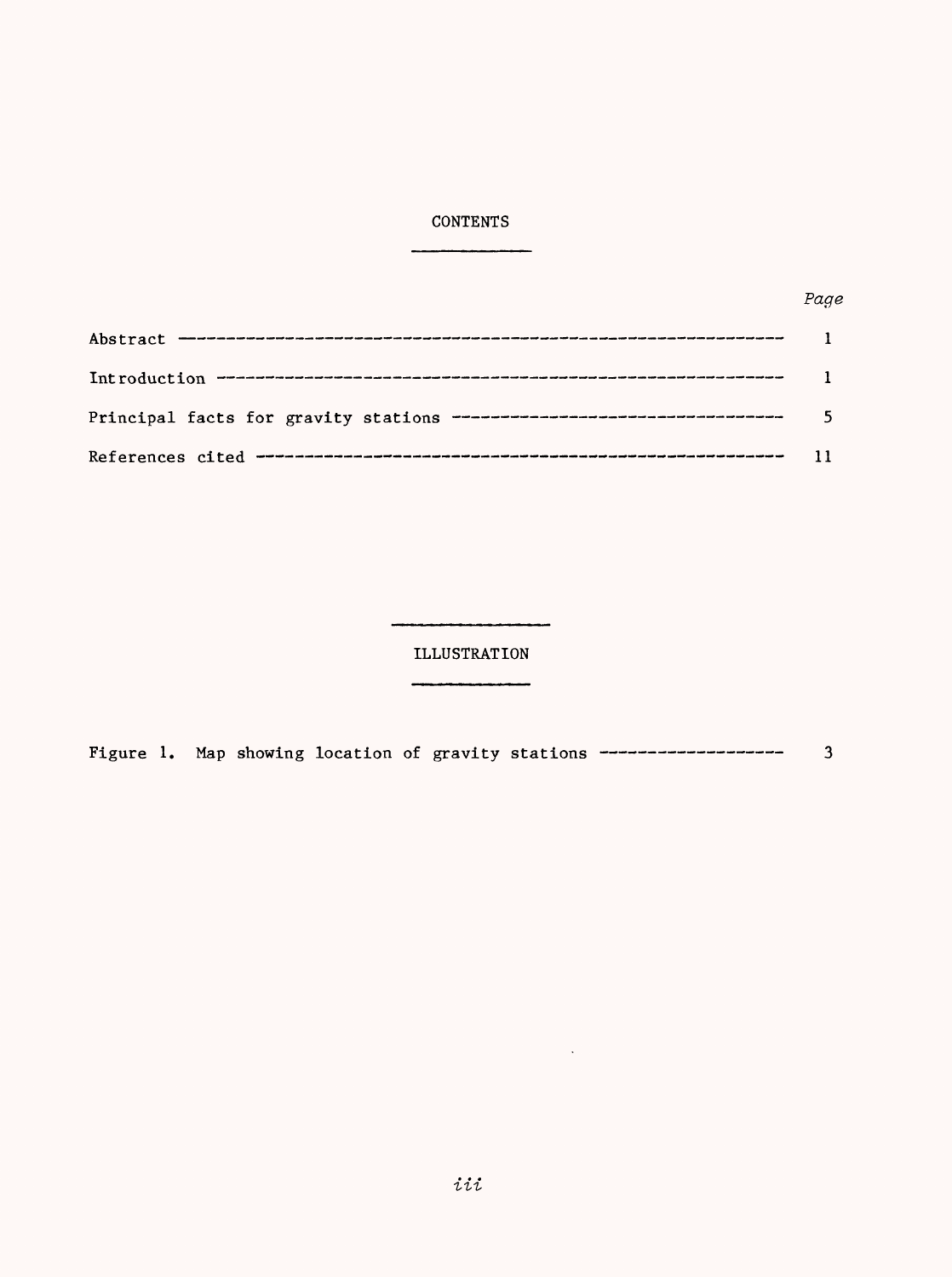## CONVERSION FACTORS AND ABBREVIATIONS

"Inch-pound" units of measure used in this report may be converted to International System (metric) units by using the following factors:

| Multiply   | Bи     | To obtain       |
|------------|--------|-----------------|
| Feet (ft)  | 0.3048 | Meters (m)      |
| Miles (mi) | 1.609  | Kilometers (km) |

### ALTITUDE DATUM

The term "National Geodetic Vertical Datum of 1929" replaces the formerly used term "mean sea level" to decribe the datum for altitude measurements. The datum is derived from a general adjustment of the first-order leveling network of both the United States and Canada. For convenience in this report, the datum is referred to as "sea level."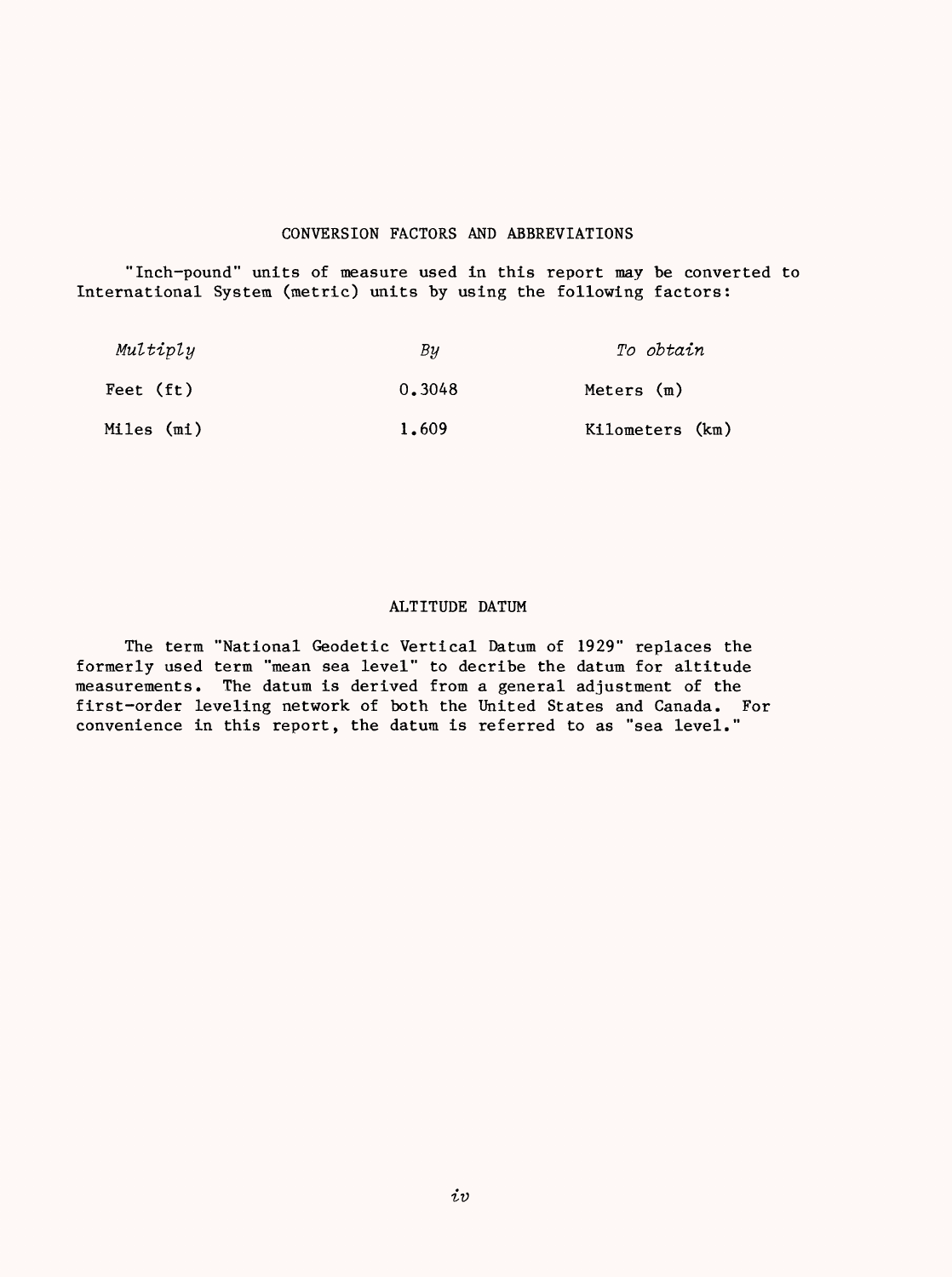#### PRINCIPAL FACTS FOR GRAVITY STATIONS IN

THE HUMBOLDT HOUSE GEOTHERMAL AREA,

PERSHING COUNTY, NEVADA

By Brian G. Duffrin, David L. Berger, and Donald H. Schaefer

#### ABSTRACT

Principal facts for 172 gravity stations in and near Humboldt House, Nev., are tabulated; they consist of latitude, longitude, altitude, observed gravity, free-air anomaly, terrain correction, and Bouguer anomaly values at a bedrock density of 2.67 grams per cubic centimeter.

#### INTRODUCTION

The Humboldt House study area, about 50 miles southwest of Winnemucca and 100 miles northeast of Reno, is one of Nevada's many promising geothermal areas. The area of study, about 500 square miles, lies in the Humboldt River valley between Lovelock and Imlay. The purpose of the geophysical study for which data are reported herein, which was made in cooperation with the U.S. Bureau of Land Management, was to determine aspects of the geology that may control, affect, or delineate the geothermal system in the area.

During June and July 1981, gravity measurements were made at 172 stations in and near Humboldt House.

The latitude and longitude for most stations in the study area were obtained using the Loran navigation system. Peripheral bedrock stations were surveyed with an electronic transit for position and altitude. Additionally, bench marks, section corners, and road intersections were used to locate stations.

Most altitudes were determined using altimeters or topographic maps.

The gravity observations were made with a Worden<sup>1</sup> temperature-controlled gravimeter with a scale factor of 0.1907 milliGal per scale division.

 $<sup>1</sup>$  Use of brand names in this report is for descriptive purposes only and</sup> does not constitute endorsement by the U.S. Geological Survey.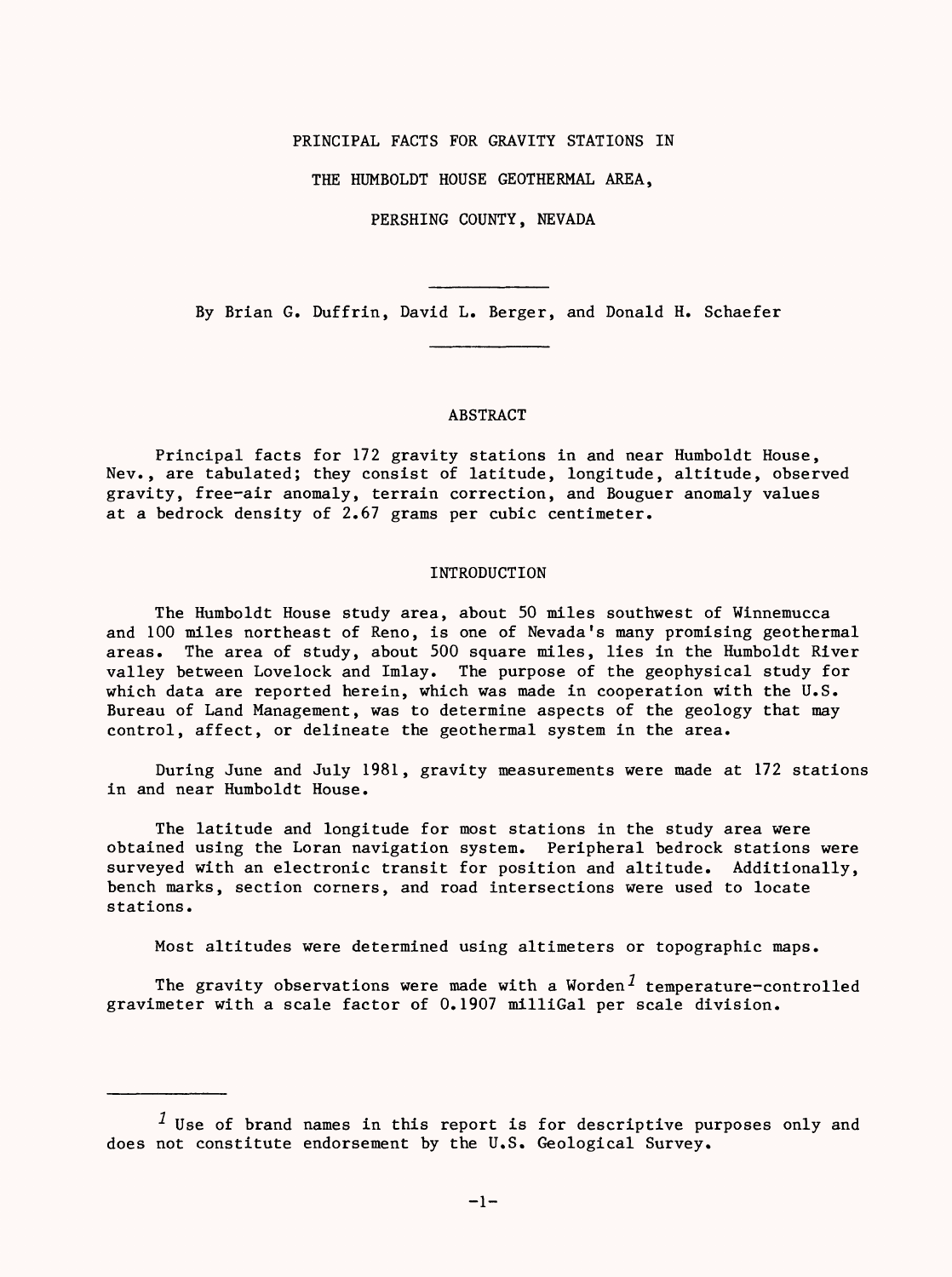Two base stations in the study area were established; gravity remeasurements were made at one or the other at the beginning, middle, and end of each working day in order to correct for any gravimeter drift. The base stations were related to a U.S. Department of Defense gravity station in Winnemucca by numerous repeat measurements. This gravity station has a standard absolute value of 979,810.48 milliGals (Gravity Services Branch, 1970).

Principal facts for each of the 172 stations are listed in the following table. Figure 1 shows the location of the stations. In addition, Schaefer (in press) discusses details regarding the collection, correction, reduction, interpretation, and limitations of the data. A map showing Bouguer gravity anomalies in the Humboldt House area is also given in Schaefer's report.

The data listed in the following table are available on magnetic tape from the U.S. Geological Survey, 705 N. Plaza St., Room 224, Carson City, Nev. 89701.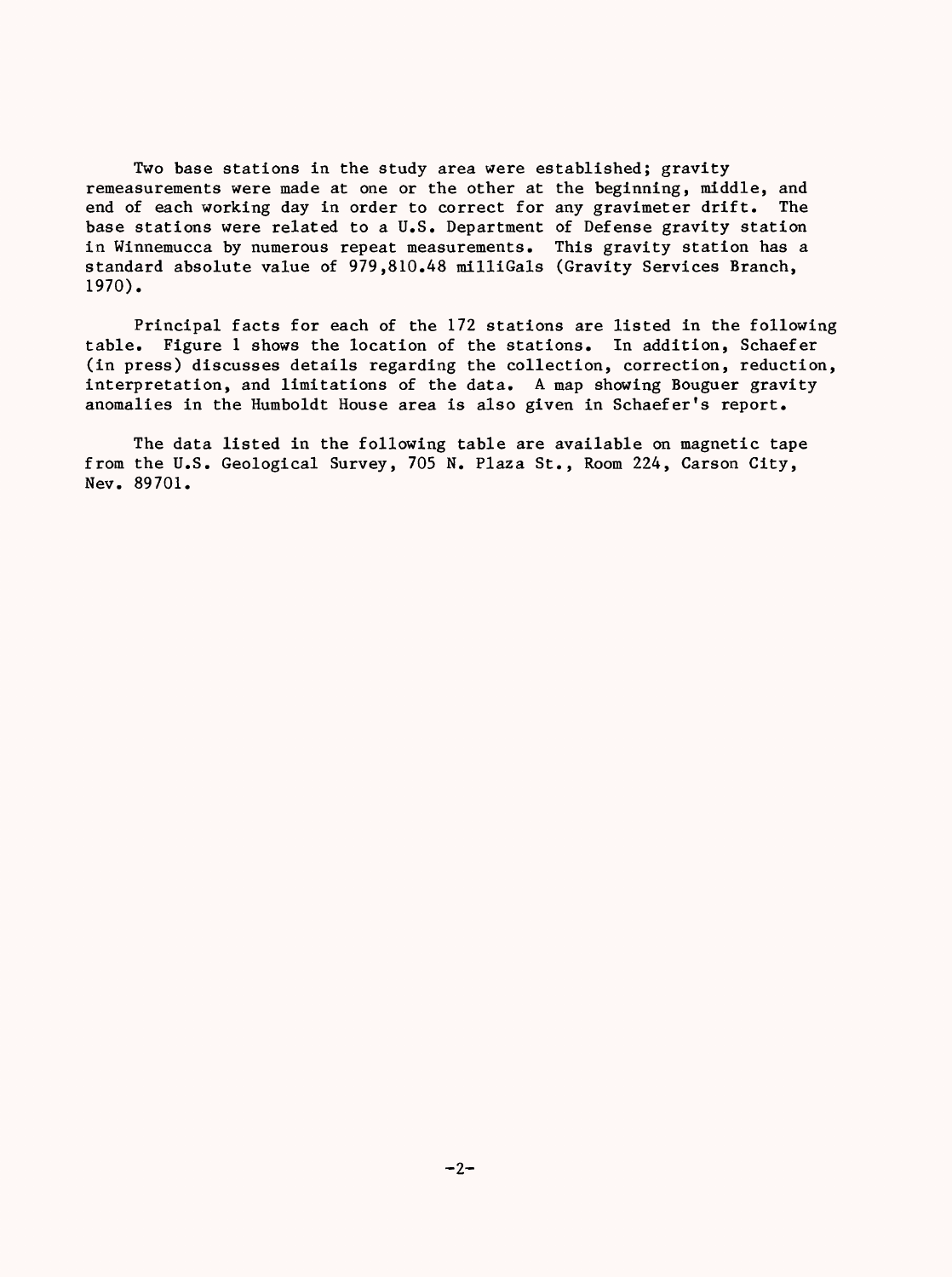



 $-3-$ <br> $x/c$  page  $4$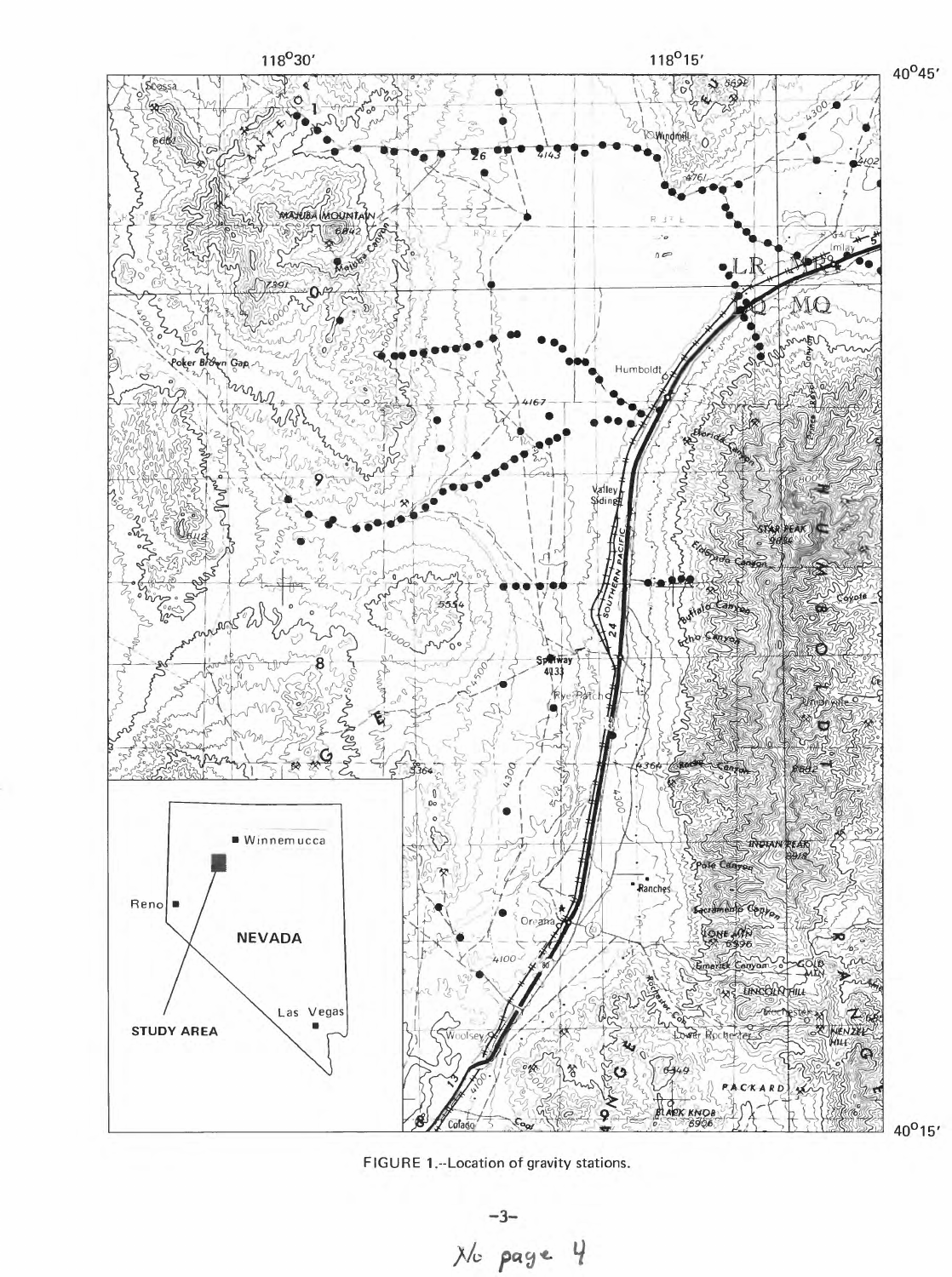PRINCIPAL FACTS FOR

GRAVITY STATIONS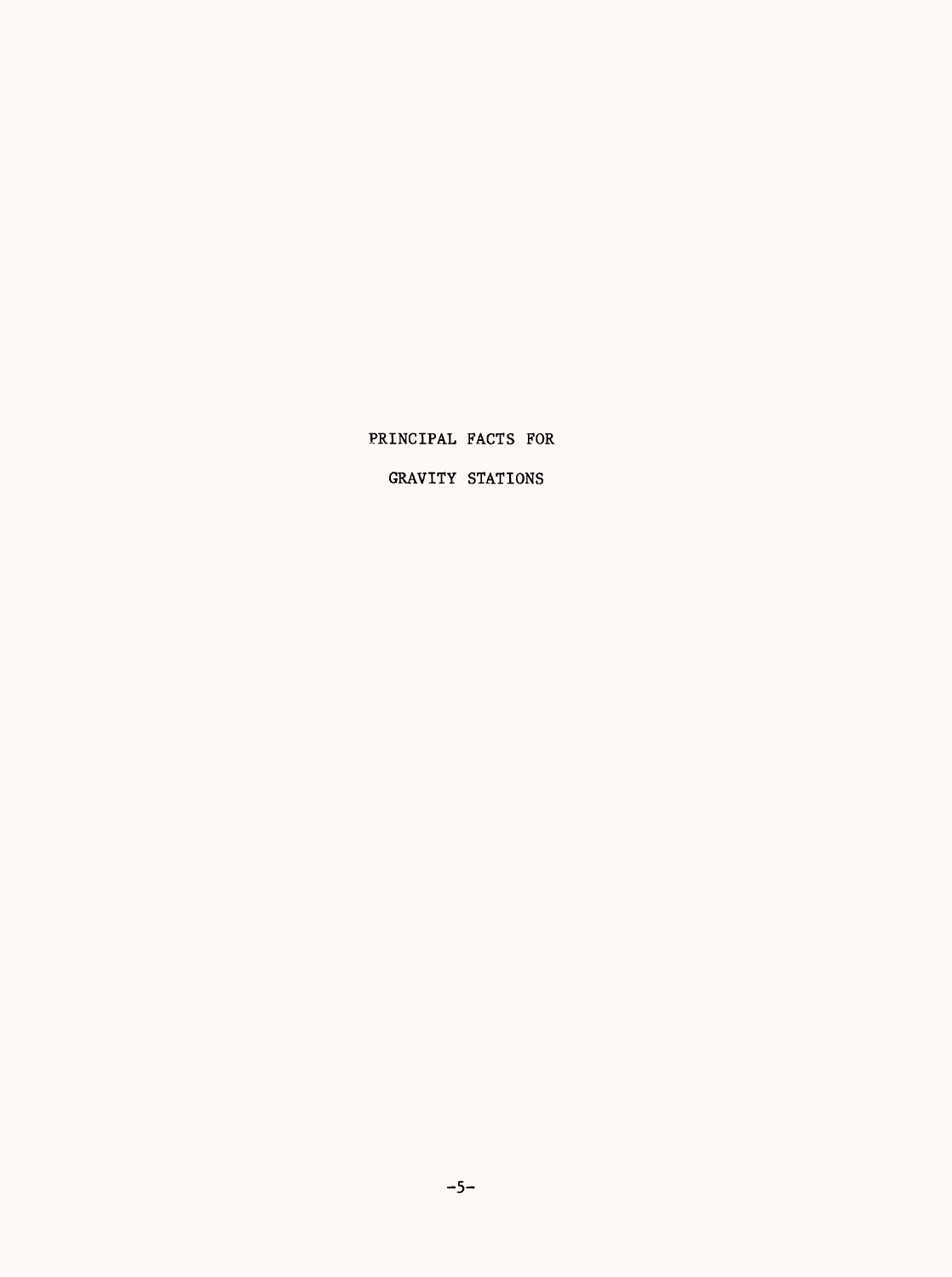Site: Data are listed by valley, in order of increasing latitude (that is, from north to south).

Terrain corrections: "Hand" indicates manual correction within a radius of  $1.42$  miles, at a bedrock density of 2.67 g/cm<sup>3</sup> (grams per cubic centimeter). "Comp" indicates computer correction between radii of 1.42 and 103.6 miles, at a bedrock density of  $2.67$  g/cm<sup>3</sup>. (See Schaefer, 1983, page 8). Bouguer anomaly: Complete Bouguer anomaly at a bedrock density of  $2.67$  g/cm<sup>3</sup>.

| Site         | Latitude |          | Longitude |           | Altitude<br>(feet      |                               | Free-                    | Terrain<br>corrections |                |                              |
|--------------|----------|----------|-----------|-----------|------------------------|-------------------------------|--------------------------|------------------------|----------------|------------------------------|
|              | (deg     | min)     | (deg      | min)      | above<br>sea<br>level) | Observed<br>gravity<br>(mGa1) | air<br>anomaly<br>(mGa1) | Hand<br>(mGa1)         | Comp<br>(mGa1) | Bouguer<br>anomaly<br>(mGa1) |
| <b>HH158</b> |          | 40 17.90 |           | 118 21.00 | 4127                   | 979812.49                     | 5.09                     | 0.02                   | 0.49           | $-136.51$                    |
| <b>HH159</b> |          | 40 18.67 |           | 118 20.70 | 4156                   | 979808.20                     | 2.39                     | 0.02                   | 0.41           | $-140.28$                    |
| <b>HH157</b> |          | 40 18.70 |           | 118 22.92 | 4148                   | 979808.35                     | 1.73                     | 0.00                   | 0.29           | $-140.81$                    |
| <b>HH156</b> |          | 40 18.71 |           | 118 23.03 | 4116                   | 979812.16                     | 2.53                     | 0.00                   | 0.31           | $-138.90$                    |
| <b>HH170</b> |          | 40 19.59 |           | 118 10.29 | 6542                   | 979672.87                     | 89.94                    | 7.13                   | 3.71           | $-124.06$                    |
| <b>HH155</b> |          | 40 19.80 |           | 118 23.60 | 4197                   | 979815.43                     | 11.78                    | 0.00                   | 0.33           | $-132.40$                    |
| <b>HH153</b> |          | 40 20.55 |           | 118 22.10 | 4165                   | 979808.92                     | 1.15                     | 0.01                   | 0.36           | $-141.89$                    |
| HH154        |          | 40 20.78 |           | 118 24.45 | 4331                   | 979807.53                     | 15.03                    | 0.11                   | 0.40           | $-133.58$                    |
| <b>HH152</b> |          | 40 23.49 |           | 118 21.91 | 4280                   | 979806.10                     | 4.77                     | 0.02                   | 0.40           | $-142.17$                    |
| <b>HH63</b>  |          | 40 25.70 |           | 118 17.83 | 4145                   | 979817.73                     | 0.42                     | 0.00                   | 1.23           | $-141.08$                    |
| HH151        |          | 40 26.50 |           | 118 19.99 | 4277                   | 979802.76                     | $-3.34$                  | 0.00                   | 0.53           | $-150.07$                    |
| <b>HH150</b> |          | 40 27.13 |           | 118 21.90 | 4402                   | 979804.86                     | 9.58                     | 0.00                   | 0.38           | $-141.60$                    |
| <b>HH149</b> |          | 40 27.88 |           | 118 19.92 | 4256                   | 979807.16                     | $-2.96$                  | 0.00                   | 0.56           | $-148.94$                    |
| <b>HH81</b>  |          | 40 30.04 |           | 118 21.94 | 4510                   | 979814.53                     | 25.07                    | 0.50                   | 0.39           | $-129.30$                    |
| HH80         |          | 40 30.04 |           | 118 21.54 | 4413                   | 979818.02                     | 19.44                    | 0.32                   | 0.41           | $-131.76$                    |
| <b>HH79</b>  |          | 40 30.04 |           | 118 21.11 | 4355                   | 979819.12                     | 15.09                    | 0.36                   | 0.44           | $-134.06$                    |
| <b>HH24</b>  |          | 40 30.04 |           | 118 20.45 | 4212                   | 979818.83                     | 1.36                     | 0.00                   | 0.55           | $-143.12$                    |
| <b>HH83</b>  |          | 40 30.04 |           | 118 19.70 | 4270                   | 979811.61                     | $-0.41$                  | 0.48                   | 0.56           | $-146.39$                    |
| <b>HH78</b>  |          | 40 30.05 |           | 118 20.64 | 4301                   | 979817.67                     | 8.55                     | 0.10                   | 0.47           | $-138.97$                    |
| <b>HH82</b>  |          | 40 30.06 |           | 118 20.04 | 4294                   | 979813.59                     | 3.79                     | 1.30                   | 0.51           | $-142.24$                    |
| <b>HH76</b>  |          | 40 30.13 |           | 118 16.32 | 4644                   | 979796.68                     | 19.68                    | 1.54                   | 1.62           | $-137.02$                    |
| <b>HH75</b>  |          | 40 30.14 |           | 118 15.84 | 4751                   | 979792.68                     | 25.72                    | 2.02                   | 1.92           | $-133.86$                    |
| <b>HH74</b>  |          | 40 30.15 |           | 118 15.40 | 4844                   | 979787.27                     | 29.04                    | 2.04                   | 2.28           | $-133.35$                    |
| <b>HH73</b>  |          | 40 30.20 |           | 118 14.98 | 4998                   | 979779.32                     | 35.49                    | 2.58                   | 2.62           | $-131.32$                    |
| <b>HH77</b>  |          | 40 30.22 |           | 118 17.24 | 4476                   | 979799.94                     | 7.02                     | 0.44                   | 1.16           | $-145.48$                    |
| <b>HH72</b>  |          | 40 30.22 |           | 118 14.76 | 5094                   | 979773.52                     | 38.69                    | 1.86                   | 2.80           | $-131.95$                    |
| HH144        |          | 40 31.43 |           | 118 29.64 | 4594                   | 979797.68                     | 14.04                    | 0.02                   | 0.31           | $-143.77$                    |
| <b>HH139</b> |          | 40 31.79 |           | 118 27.44 | 4480                   | 979807.31                     | 12.42                    | 0.14                   | 0.36           | $-141.31$                    |
| <b>HH138</b> |          | 40 31.82 |           | 118 27.03 | 4459                   | 979810.41                     | 13.50                    | 0.06                   | 0.38           | $-139.57$                    |
| <b>HH136</b> |          | 40 31.89 |           | 118 26.24 | 4438                   | 979817.57                     | 18.58                    | 0.09                   | 0.39           | $-133.72$                    |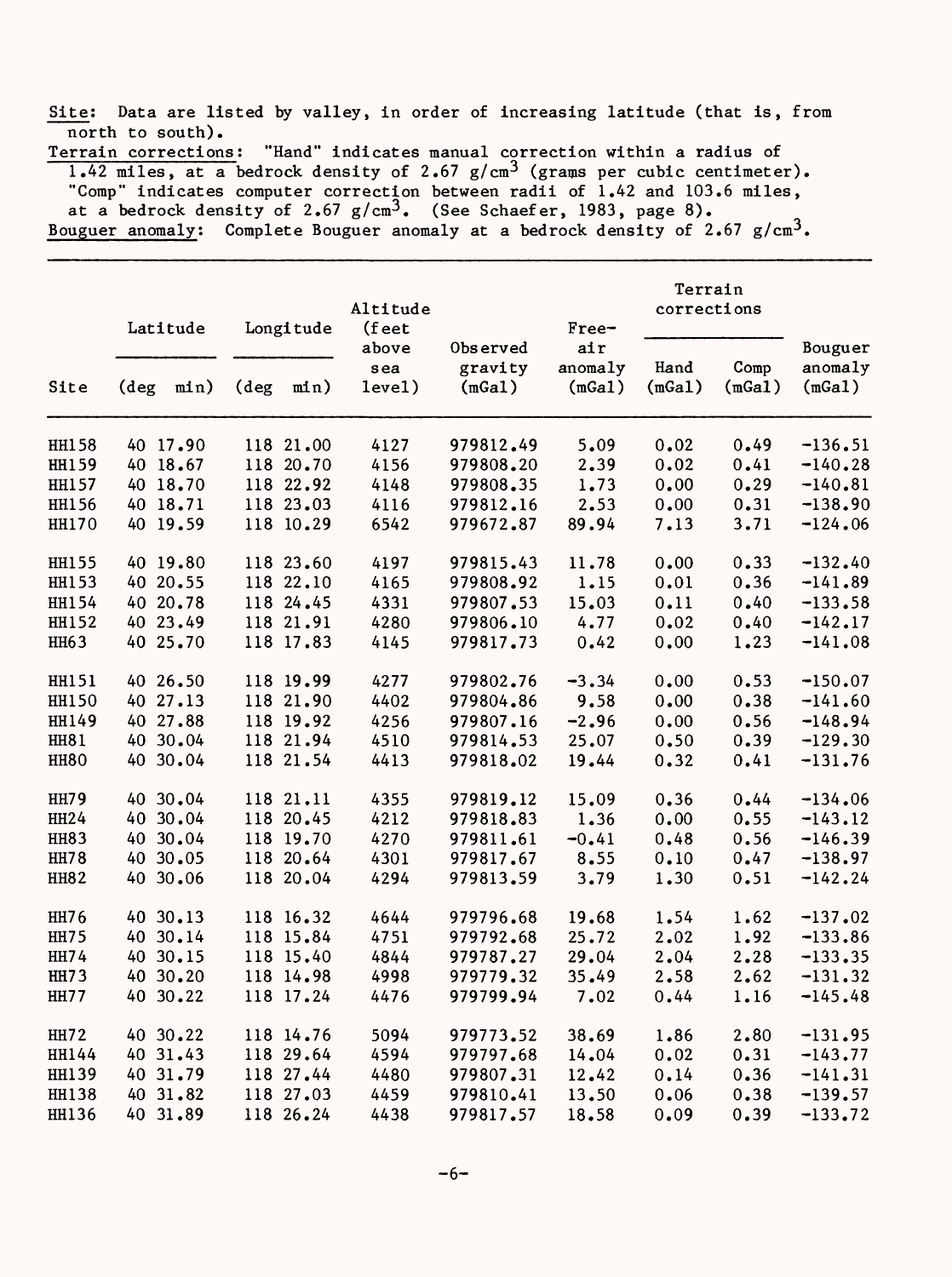| Site         | Latitude |          | Longitude      |           | Altitude<br>(feet      |                               | Free-                    | Terrain<br>corrections |                |                              |
|--------------|----------|----------|----------------|-----------|------------------------|-------------------------------|--------------------------|------------------------|----------------|------------------------------|
|              | $(\deg$  | min)     | $(\text{deg})$ | min)      | above<br>sea<br>level) | Observed<br>gravity<br>(mGa1) | air<br>anomaly<br>(mGa1) | Hand<br>(mGa1)         | Comp<br>(mGa1) | Bouguer<br>anomaly<br>(mGa1) |
| HH141        |          | 40 31.94 |                | 118 28.54 | 4531                   | 979802.25                     | 11.93                    | 0.02                   | 0.33           | $-143.70$                    |
| <b>HH137</b> |          | 40 31.94 |                | 118 26.65 | 4475                   | 979812.73                     | 17.15                    | 0.07                   | 0.36           | $-136, 47$                   |
| <b>HH135</b> |          | 40 31.98 |                | 118 25.85 | 4430                   | 979820.08                     | 20.21                    | 0.09                   | 0.39           | $-131,82$                    |
| HH142        |          | 40 32.05 |                | 118 28.38 | 4534                   | 979801.11                     | 10.91                    | 0.07                   | 0.33           | $-144.77$                    |
| <b>HH134</b> |          | 40 32.10 |                | 118 25.31 | 4394                   | 979825.54                     | 22.11                    | 0.12                   | 0.42           | $-128.63$                    |
| <b>HH143</b> |          | 40 32.22 |                | 118 29.33 | 4563                   | 979798.98                     | 11.26                    | 0.06                   | 0.34           | $-145.42$                    |
| <b>HH133</b> |          | 40 32.40 |                | 118 24.86 | 4389                   | 979826.38                     | 22.03                    | 0.08                   | 0.41           | $-128.59$                    |
| <b>HH132</b> |          | 40 32.59 |                | 118 24.49 | 4377                   | 979826.38                     | 20.62                    | 0.05                   | 0.39           | $-129.63$                    |
| HH145        |          | 40 32.68 |                | 118 30.05 | 4624                   | 979795.23                     | 12.55                    | 0.02                   | 0.34           | $-146.26$                    |
| <b>HH131</b> |          | 40 32.82 |                | 118 24.19 | 4346                   | 979828.77                     | 19.75                    | 0.11                   | 0.41           | $-129.36$                    |
| <b>HH130</b> |          | 40 32.95 |                | 118 23.79 | 4349                   | 979826.61                     | 17.68                    | 0.01                   | 0.38           | $-131.67$                    |
| <b>HH129</b> |          | 40 32.96 |                | 118 23.37 | 4324                   | 979825.40                     | 14.11                    | 0.00                   | 0.36           | $-134.41$                    |
| <b>HH128</b> |          | 40 33.03 |                | 118 22.80 | 4309                   | 979823.79                     | 10.98                    | 0.00                   | 0.34           | $-137.04$                    |
| HH127        |          | 40 33.20 |                | 118 22.47 | 4288                   | 979822.99                     | 7.96                     | 0.00                   | 0.33           | $-139.35$                    |
| HH126        |          | 40 33.37 |                | 118 22.09 | 4270                   | 979822.34                     | 5.36                     | 0.00                   | 0.32           | $-141.34$                    |
| <b>HH125</b> |          | 40 33.55 |                | 118 21.74 | 4251                   | 979821.77                     | 2.74                     | 0.00                   | 0.33           | $-143.31$                    |
| HH124        |          | 40 33.74 |                | 118 21.37 | 4235                   | 979821.67                     | 0.85                     | 0.00                   | 0.33           | $-144.64$                    |
| HH23         |          | 40 33.89 |                | 118 21.03 | 4177                   | 979822.10                     | $-4.40$                  | 0.00                   | 0.36           | $-147.87$                    |
| HH146        |          | 40 33.91 |                | 118 22.79 | 4287                   | 979824.32                     | 8.13                     | 0.00                   | 0.37           | $-139.10$                    |
| HH147        |          | 40 34.12 |                | 118 24.21 | 4519                   | 979819.85                     | 25.16                    | 0.19                   | 0.43           | $-129.79$                    |
| <b>HH123</b> |          | 40 34.12 |                | 118 20.44 | 4202                   | 979821.97                     | $-2.52$                  | 0.00                   | 0.35           | $-146.85$                    |
| <b>HH122</b> |          | 40 34.25 |                | 118 20.07 | 4188                   | 979822.16                     | $-3.84$                  | 0.00                   | 0.38           | $-147.66$                    |
| HH121        |          | 40 34.36 |                | 118 19.77 | 4181                   | 979821.91                     | $-4.91$                  | 0.00                   | 0.40           | $-148.47$                    |
| <b>HH120</b> |          | 40 34.51 |                | 118 19.39 | 4143                   | 979822.69                     | $-7.93$                  | 0.00                   | 0.46           | $-150.13$                    |
| HH119        |          | 40 34.57 |                | 118 21.08 | 4209                   | 979823.22                     | $-1.28$                  | 0.00                   | 0.33           | $-145.88$                    |
| HH25         |          | 40 34.76 |                | 118 18.28 | 4209                   | 979816.28                     | $-8.50$                  | 0.00                   | 0.55           | $-152.88$                    |
| <b>HH116</b> |          | 40 34.76 |                | 118 16.94 | 4194                   | 979822.48                     | $-3.71$                  | 0.01                   | 0.95           | $-147.16$                    |
| <b>HH117</b> |          | 40 34.81 |                | 118 17.37 | 4160                   | 979822.65                     | $-6.82$                  | 0.00                   | 0.82           | $-149.24$                    |
| <b>HH118</b> |          | 40 34.82 |                | 118 17.78 | 4157                   | 979821.61                     | $-8.16$                  | 0.00                   | 0.69           | $-150.60$                    |
| HH148        |          | 40 34.96 |                | 118 24.36 | 4546                   | 979820.77                     | 27.36                    | 0.39                   | 0.51           | $-128.23$                    |
| <b>HH26</b>  |          | 40 35.00 |                | 118 20.00 | 4153                   | 979817.47                     | $-12.94$                 | 0.00                   | 0.37           | $-155.57$                    |
| <b>HH22</b>  |          | 40 35.00 |                | 118 20.00 | 4237                   | 979830.20                     | 7.68                     | 0.00                   | 0.33           | $-137.87$                    |
| <b>HH59</b>  |          | 40 35.07 |                | 118 16.49 | 4209                   | 979819.83                     | $-5.42$                  | 0.05                   | 1.05           | $-149.24$                    |
| <b>HH58</b>  |          | 4035.14  |                | 118 15.89 | 4258                   | 979825.03                     | 4.29                     | 0.12                   | 1.30           | $-140.90$                    |
| <b>HH60</b>  |          | 40 35.23 |                | 118 16.83 | 4171                   | 979820.02                     | $-9.04$                  | 0.01                   | 0.90           | $-151.75$                    |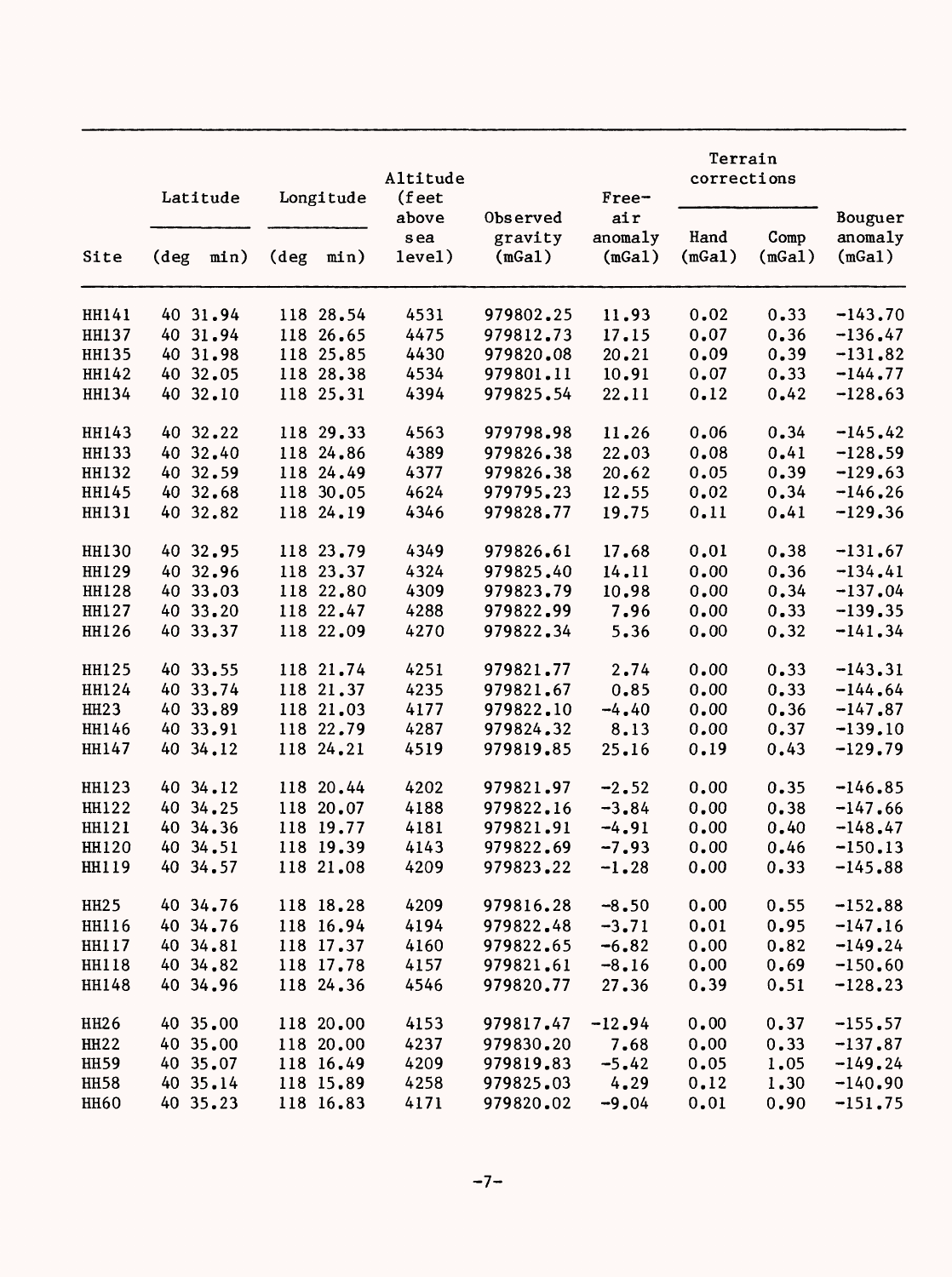|                  |                | Latitude |                | Longitude | Altitude        |                   | Free-             | Terrain<br>corrections |                |                   |
|------------------|----------------|----------|----------------|-----------|-----------------|-------------------|-------------------|------------------------|----------------|-------------------|
|                  |                |          |                |           | (feet)<br>above | Observed          | air               |                        |                | Bouguer           |
| Site             | $(\text{deg})$ | min)     | $(\text{deg})$ | min)      | sea<br>level)   | gravity<br>(mGa1) | anomaly<br>(mGa1) | Hand<br>(mGa1)         | Comp<br>(mGa1) | anomaly<br>(mGa1) |
| HH61             |                | 40 35.42 |                | 118 17.28 | 4151            | 979818.96         | $-12.27$          | 0.00                   | 0.73           | $-154.47$         |
| <b>HH62</b>      |                | 40 35.61 |                | 118 17.55 | 4149            | 979819.79         | $-11.90$          | 0.00                   | 0.62           | $-154.15$         |
| <b>HH57</b>      |                | 40 35.70 |                | 118 15.56 | 4257            | 979825.50         | 3.83              | 0.10                   | 1.23           | $-141.41$         |
| <b>HH64</b>      |                | 40 36.05 |                | 118 18.11 | 4146            | 979816.92         | $-15.71$          | 0.00                   | 0.47           | $-158.01$         |
| <b>HH65</b>      |                | 40 36.30 |                | 118 18.40 | 4152            | 979816.41         | $-16.03$          | 0.00                   | 0.40           | $-158.61$         |
| <b>HH66</b>      |                | 40 36.57 |                | 118 18.66 | 4160            | 979816.67         | $-15.42$          | 0.01                   | 0.34           | $-158.31$         |
| <b>HH68</b>      |                | 40 36.59 |                | 118 19.20 | 4147            | 979817.32         | $-16.02$          | 0.00                   | 0.32           | $-158.49$         |
| <b>HH67</b>      |                | 40 36.59 |                | 118 18.90 | 4149            | 979817.04         | $-16.11$          | 0.00                   | 0.34           | $-158.64$         |
| <b>HH111</b>     |                | 40 36.71 |                | 118 11.95 | 4896            | 979808.71         | 45.60             | 1.19                   | 1.87           | $-119.85$         |
| <b>HH46</b>      |                | 40 36.83 |                | 118 25.95 | 4922            | 979800.96         | 40.11             | 0.50                   | 0.77           | $-128.01$         |
| HH47             |                | 40 36.83 |                | 118 25.65 | 4845            | 979805.49         | 37.40             | 0.48                   | 0.75           | $-128.12$         |
| <b>HH45</b>      |                | 40 36.85 |                | 118 26.40 | 5023            | 979793.82         | 42.43             | 0.65                   | 0.79           | $-128.98$         |
| <b>HH48</b>      |                | 40 36.89 |                | 118 25.20 | 4768            | 979810.65         | 35.24             | 0.25                   | 0.70           | $-127.92$         |
| HH49             |                | 40 36.89 |                | 118 24.80 | 4677            | 979816.20         | 32.23             | 0.18                   | 0.65           | $-127.92$         |
| <b>HH69</b>      |                | 40 36.92 |                | 118 19.47 | 4137            | 979818.38         | $-16.39$          | 0.00                   | 0.30           | $-158.54$         |
| HH <sub>50</sub> |                | 40 36.94 |                | 118 24.40 | 4596            | 979820.83         | 29.18             | 0.12                   | 0.59           | $-128.32$         |
| <b>HH51</b>      |                | 40 36.94 |                | 118 24.00 | 4507            | 979824.14         | 24.11             | 0.08                   | 0.54           | $-130.42$         |
| HH110            |                | 40 36.95 |                | 118 11.99 | 4796            | 979814.53         | 41.66             | 0.00                   | 1.65           | $-121.77$         |
| <b>HH52</b>      |                | 40 36.98 |                | 118 23.56 | 4434            | 979826.42         | 19.48             | 0.13                   | 0.48           | $-132.56$         |
| <b>HH53</b>      |                | 40 37.03 |                | 118 23.15 | 4355            | 979829.83         | 15.38             | 0.17                   | 0.45           | $-133.94$         |
| <b>HH54</b>      |                | 40 37.09 |                | 118 22.71 | 4300            | 979830.93         | 11.23             | 0.13                   | 0.41           | $-136.29$         |
| HH70             |                | 40 37.10 |                | 118 19.75 | 4153            | 979819.00         | $-14.54$          | 0.00                   | 0.28           | $-157.27$         |
| <b>HH71</b>      |                | 40 37.20 |                | 118 20.35 | 4155            | 979821.02         | $-12.48$          | 0.00                   | 0.27           | $-155.28$         |
| <b>HH21</b>      |                | 40 37.23 |                | 118 22.18 | 4214            | 979832.32         | 4.32              | 0.01                   | 0.38           | $-140.39$         |
| <b>HH112</b>     |                | 40 37.25 |                | 118 12.18 | 4630            | 979824.52         | 35.60             | 1.54                   | 1.39           | $-120.85$         |
| <b>HH55</b>      |                | 40 37.37 |                | 118 21.42 | 4151            | 979827.28         | $-6.85$           | 0.09                   | 0.34           | $-149.36$         |
| <b>HH56</b>      |                | 40 37.40 |                | 118 21.28 | 4134            | 979827.16         | $-8.61$           | 0.00                   | 0.34           | $-150.63$         |
| HH113            |                | 40 37.53 |                | 118 12.37 | 4508            | 979831.36         | 30.55             | 0.96                   | 1.18           | $-122.50$         |
| HH114            |                | 40 37.83 |                | 118 12.53 | 4386            | 979837.48         | 24.76             | 0.81                   | 1.02           | $-124.41$         |
| HH140            |                | 40 37.87 |                | 118 28.08 | 4503            | 979802.61         | 0.83              | 0.04                   | 2.08           | $-152.07$         |
| <b>HH115</b>     |                | 40 38.07 |                | 118 12.64 | 4307            | 979839.60         | 19.09             | 0.10                   | 0.91           | $-128.18$         |
| HH94             |                | 40 38.17 | 118            | 5.00      | 4637            | 979822.71         | 33.07             | 0.48                   | 0.63           | $-125.44$         |
| HH104            |                | 40 38.22 |                | 118 12.54 | 4290            | 979839.87         | 17.54             | 0.08                   | 0.87           | $-129.22$         |
| <b>HH95</b>      |                | 40 38.31 | 118            | 5.30      | 4463            | 979831.54         | 25.34             | 0.44                   | 0.68           | $-127.18$         |
| <b>HH105</b>     |                | 40 38.43 |                | 118 12.73 | 4246            | 979841.40         | 14.62             | 0.03                   | 0.76           | $-130.78$         |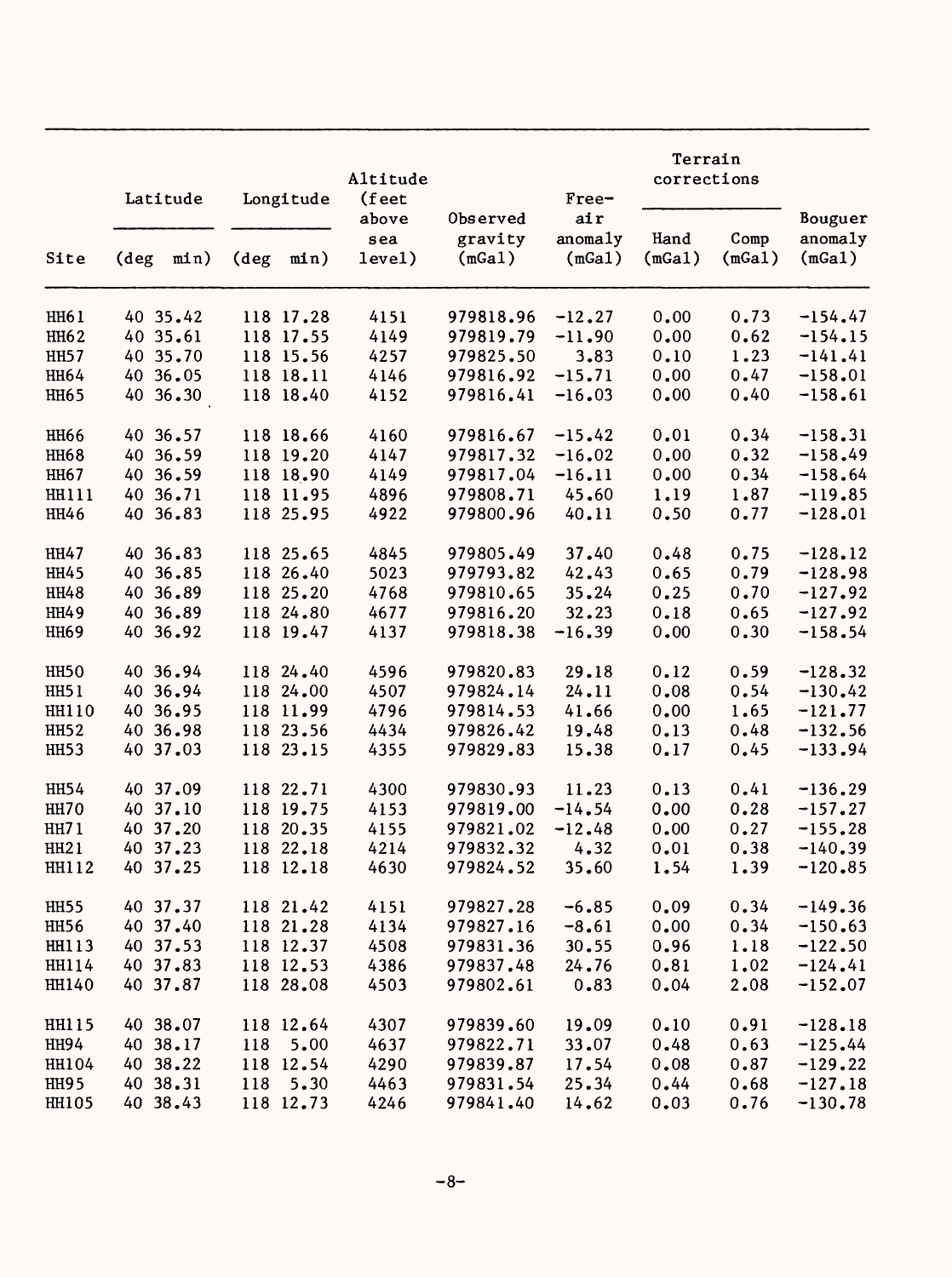| Site            | Latitude       |          | Longitude      |           | Altitude<br>(feet      |                               | Free-                    | Terrain<br>corrections |                |                              |
|-----------------|----------------|----------|----------------|-----------|------------------------|-------------------------------|--------------------------|------------------------|----------------|------------------------------|
|                 | $(\text{deg})$ | min)     | $(\text{deg})$ | min)      | above<br>sea<br>level) | Observed<br>gravity<br>(mGa1) | air<br>anomaly<br>(mGa1) | Hand<br>(mGa1)         | Comp<br>(mGa1) | Bouguer<br>anomaly<br>(mGa1) |
| <b>HH96</b>     |                | 40 38.49 | 118            | 5.77      | 4395                   | 979830.44                     | 17.58                    | 0.20                   | 0.74           | $-132.79$                    |
| <b>HH97</b>     |                | 40 38.60 | 118            | 6.18      | 4350                   | 979828.97                     | 11.72                    | 0.08                   | 0.79           | $-137.18$                    |
| <b>HH106</b>    |                | 40 38.77 | 118            | 12.85     | 4189                   | 979842.21                     | 9.57                     | 0.03                   | 0.65           | $-133.98$                    |
| <b>HH98</b>     |                | 40 38.81 | 118            | 6.58      | 4321                   | 979827.56                     | 7.27                     | 0.04                   | 0.76           | $-140.71$                    |
| <b>HH20</b>     |                | 40 38.86 |                | 118 22.24 | 4207                   | 979832.32                     | 1.23                     | 0.00                   | 0.37           | $-143.25$                    |
| <b>HH99</b>     |                | 40 38.95 | 118            | 6.95      | 4314                   | 979826.71                     | 5.55                     | 0.03                   | 0.72           | $-142.24$                    |
| <b>HH107</b>    |                | 40 39.01 |                | 118 13.11 | 4162                   | 979842.48                     | 6.94                     | 0.00                   | 0.56           | $-135.81$                    |
| <b>HH100</b>    |                | 40 39.11 | 118            | 7.37      | 4293                   | 979826.20                     | 2.83                     | 0.03                   | 0.68           | $-144.28$                    |
| <b>HH108</b>    |                | 40 39.24 |                | 118 13.36 | 4157                   | 979842.21                     | 5.86                     | 0.00                   | 0.47           | $-136.81$                    |
| <b>HH109</b>    |                | 40 39.25 |                | 118 13.33 | 4154                   | 979842.97                     | 6.32                     | 0.00                   | 0.48           | $-136.24$                    |
| <b>HH101</b>    |                | 40 39.26 | 118            | 7.77      | 4274                   | 979826.32                     | 0.94                     | 0.02                   | 0.65           | $-145.55$                    |
| HH166           |                | 40 39.28 | 118            | 9.46      | 4235                   | 979838.72                     | 9.65                     | 0.04                   | 0.68           | $-135.46$                    |
| HH84            |                | 40 39.38 | 118            | 10.08     | 4253                   | 979840.84                     | 13.31                    | 0.19                   | 0.60           | $-132.34$                    |
| <b>HH102</b>    |                | 40 39.41 | 118            | 8.18      | 4243                   | 979829.22                     | 0.70                     | 0.04                   | 0.62           | $-144.74$                    |
| <b>HH103</b>    |                | 40 39.56 | 118            | 8.57      | 4218                   | 979832.22                     | 1.12                     | 0.04                   | 0.59           | $-143.48$                    |
| HH169           |                | 40 39.58 |                | 118 28.05 | 5453                   | 979771.42                     | 56.38                    | 1.47                   | 1.19           | $-128.55$                    |
| <b>HH85</b>     |                | 40 39.60 |                | 118 10.45 | 4241                   | 979844.21                     | 15.22                    | 0.22                   | 0.52           | $-130.06$                    |
| HH171           |                | 40 39.72 | 118            | 3.78      | 4687                   | 979822.65                     | 35.40                    | 1.41                   | 0.43           | $-124.09$                    |
| HH <sub>1</sub> |                | 40 39.83 |                | 118 11.20 | 4172                   | 979844.82                     | 9.00                     | 0.00                   | 0.48           | $-134.17$                    |
| HH44            |                | 40 39.83 |                | 118 11.20 | 4176                   | 979853.27                     | 17.83                    | 0.35                   | 0.48           | $-125.14$                    |
| HH9             |                | 40 39.83 |                | 118 11.20 | 4176                   | 979844.37                     | 8.93                     | 0.34                   | 0.48           | $-134.05$                    |
| <b>HH86</b>     |                | 40 39.97 |                | 118 11.57 | 4211                   | 979847.01                     | 14.64                    | 0.08                   | 0.40           | $-129.87$                    |
| <b>HH27</b>     |                | 40 40.08 |                | 118 12.17 | 4172                   | 979843.80                     | 7.61                     | 0.00                   | 0.38           | $-135.66$                    |
| <b>HH87</b>     |                | 40 40.30 |                | 118 12.44 | 4215                   | 979847.31                     | 14.83                    | 0.18                   | 0.32           | $-129.80$                    |
| <b>HH88</b>     |                | 40 40.52 |                | 118 12.75 | 4211                   | 979849.13                     | 15.95                    | 0.12                   | 0.29           | $-128.64$                    |
| <b>HH19</b>     |                | 40 40.78 |                | 118 20.83 | 4159                   | 979833.19                     | $-5.26$                  | 0.00                   | 0.19           | $-148.28$                    |
| <b>HH89</b>     |                | 40 40.81 |                | 118 13.07 | 4200                   | 979852.02                     | 17.38                    | 0.08                   | 0.27           | $-126.90$                    |
| <b>HH90</b>     |                | 40 40.99 |                | 118 13.15 | 4194                   | 979854.94                     | 19.46                    | 0.06                   | 0.26           | $-124.63$                    |
| <b>HH93</b>     |                | 40 41.32 |                | 118 14.90 | 4172                   | 979853.43                     | 15.39                    | 0.20                   | 0.23           | $-127.84$                    |
| <b>HH29</b>     |                | 40 41.48 |                | 118 15.27 | 4224                   | 979847.25                     | 13.86                    | 0.46                   | $0 - 20$       | $-130.93$                    |
| <b>HH28</b>     |                | 40 41.52 |                | 118 13.32 | 4149                   | 979857.08                     | 16.58                    | 0.10                   | 0.31           | $-125.88$                    |
| <b>HH92</b>     |                | 40 41.54 |                | 118 14.12 | 4211                   | 979856.00                     | 21.30                    | 0.17                   | 0.24           | $-123.28$                    |
| HH167           |                | 40 41.60 |                | 118 7.15  | 4205                   | 979832.42                     | $-2.94$                  | 0.01                   | 0.25           | $-147.47$                    |
| <b>HH91</b>     |                | 40 41.62 |                | 118 13.69 | 4212                   | 979855.92                     | 21.19                    | 0.14                   | 0.26           | $-123.44$                    |
| <b>HH30</b>     |                | 40 41.68 |                | 118 15.47 | 4162                   | 979848.13                     | 8.61                     | 0.57                   | 0.22           | $-133.91$                    |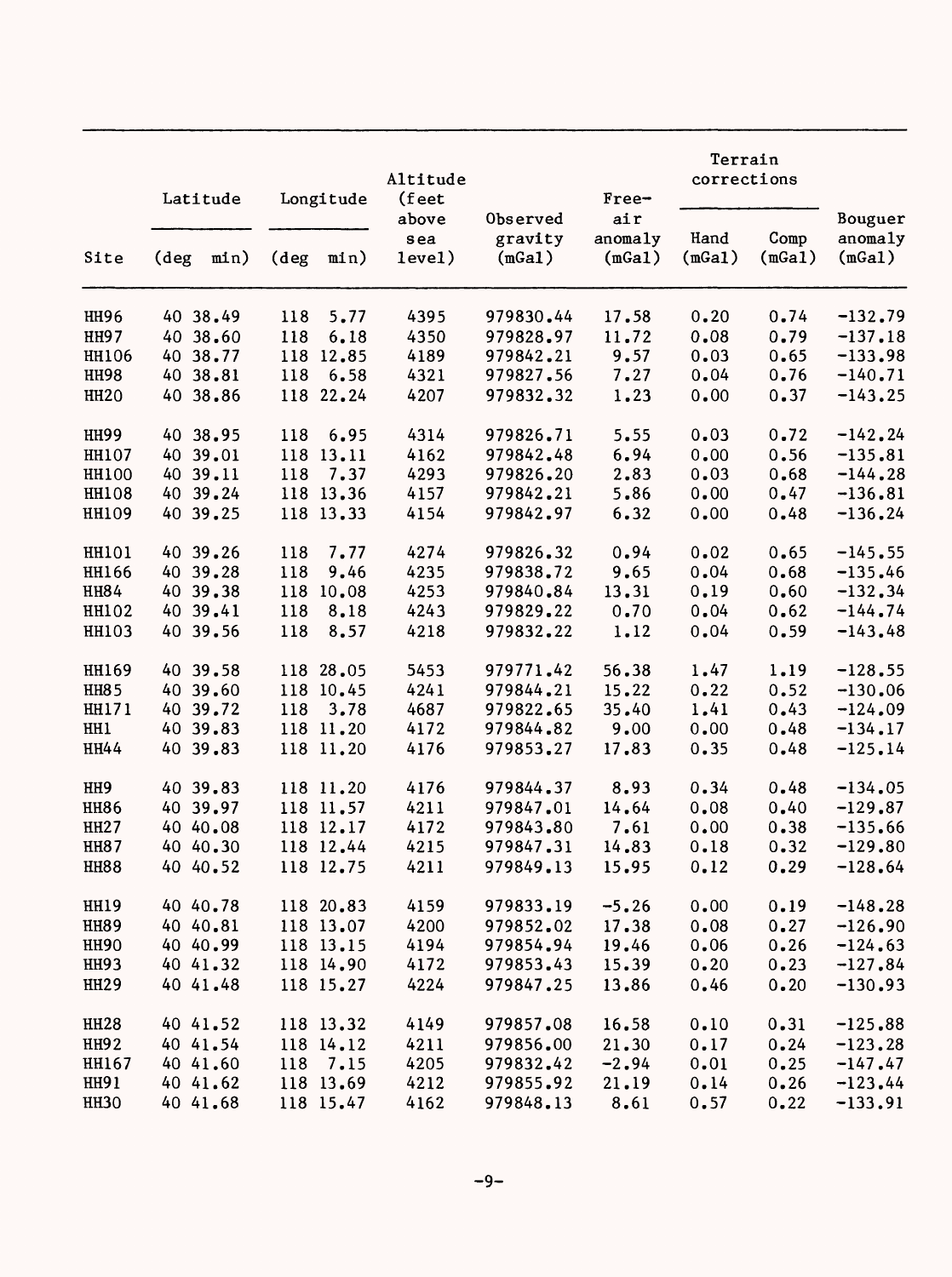| Site                       |               | Latitude |                | Longitude | Altitude<br>(feet      |                               | Free-                    | Terrain<br>corrections |                |                              |
|----------------------------|---------------|----------|----------------|-----------|------------------------|-------------------------------|--------------------------|------------------------|----------------|------------------------------|
|                            | $(\text{deg}$ | min)     | $(\text{deg})$ | min)      | above<br>sea<br>level) | Observed<br>gravity<br>(mGa1) | air<br>anomaly<br>(mGa1) | Hand<br>(mGa1)         | Comp<br>(mGa1) | Bouguer<br>anomaly<br>(mGa1) |
| HH160                      |               | 40 41.71 |                | 118 12.68 | 4168                   | 979860.49                     | 21.49                    | 0.07                   | 0.31           | $-121.65$                    |
| <b>HH37</b>                |               | 40 42.14 |                | 118 22.44 | 4314                   | 979832.97                     | 7.06                     | 0.36                   | 0.22           | $-140.90$                    |
| HH164                      |               | 40 42.26 | 118            | 8.17      | 4184                   | 979842.37                     | 4.06                     | 0.00                   | 0.25           | $-139.76$                    |
| HH163                      |               | 40 42.38 | 118            | 9.63      | 4194                   | 979854.96                     | 17.41                    | 0.00                   | 0.28           | $-126.72$                    |
| <b>HH31</b>                |               | 40 42.50 |                | 118 15.81 | 4211                   | 979842.35                     | 6.22                     | 0.28                   | 0.24           | $-138.25$                    |
| <b>HH38</b>                |               | 40 42.61 |                | 118 24.80 | 4551                   | 979833.28                     | 28.94                    | 0.28                   | 0.42           | $-127.03$                    |
| HH4                        |               | 40 42.64 |                | 118 18.63 | 4163                   | 979837.11                     | $-3.74$                  | 0.00                   | 0.13           | $-146.96$                    |
| HH11                       |               | 40 42.68 |                | 118 25.17 | 4547                   | 979832.58                     | 27.76                    | 0.00                   | 0.48           | $-128.29$                    |
| HH <sub>2</sub>            |               | 40 42.68 |                | 118 16.16 | 4168                   | 979841.95                     | 1.50                     | 0.12                   | 0.27           | $-141.63$                    |
| HH10                       |               | 40 42.70 |                | 118 24.07 | 4426                   | 979833.79                     | 17.57                    | 0.00                   | 0.35           | $-134.46$                    |
| HH <sub>8</sub>            |               | 40 42.73 |                | 118 22.83 | 4239                   | 979832.30                     | $-1.55$                  | 0.56                   | 0.29           | $-146.65$                    |
| <b>HH36</b>                |               | 40 42.75 |                | 118 21.91 | 4280                   | 979832.87                     | 2.85                     | 0.00                   | 0.18           | $-144.34$                    |
| <b>HH39</b>                |               | 40 42.76 |                | 118 25.93 | 4647                   | 979827.77                     | 32.23                    | 0.19                   | 0.55           | $-126.99$                    |
| HH <sub>7</sub>            |               | 40 42.76 |                | 118 21.55 | 4242                   | 979833.62                     | 0.02                     | 0.00                   | 0.17           | $-145.88$                    |
| <b>HH32</b>                |               | 40 42.77 |                | 118 16.54 | 4168                   | 979839.36                     | $-1.22$                  | 0.00                   | 0.24           | $-144.50$                    |
| HH <sub>6</sub>            |               | 40 42.79 |                | 118 21.00 | 4217                   | 979834.13                     | $-1.87$                  | 0.00                   | 0.15           | $-146.92$                    |
| <b>HH35</b>                |               | 40 42.80 |                | 118 20.31 | 4181                   | 979835.72                     | $-3.68$                  | 0.00                   | 0.13           | $-147.51$                    |
| HH41                       |               | 40 42.81 |                | 118 28.19 | 4828                   | 979816.61                     | 38.01                    | 0.32                   | 0.82           | $-127.02$                    |
| HH12                       |               | 40 42.81 |                | 118 26.04 | 4639                   | 979826.95                     | 30.59                    | 0.06                   | 0.57           | $-128.46$                    |
| <b>HH40</b>                |               | 40 42.82 |                | 118 26.29 | 4656                   | 979827.56                     | 32.78                    | 0.32                   | 0.61           | $-126.56$                    |
| <b>HH13</b>                |               | 40 42.83 |                | 118 27.31 | 4753                   | 979820.06                     | 34.38                    | 0.44                   | 0.73           | $-128.05$                    |
| HH <sub>5</sub>            |               | 40 42.83 |                | 118 19.64 | 4168                   | 979837.46                     | $-3.21$                  | 0.00                   | 0.13           | $-146.60$                    |
| <b>HH34</b>                |               | 40 42.84 |                | 118 18.91 | 4159                   | 979837.46                     | $-4.07$                  | 0.00                   | 0.13           | $-147.15$                    |
| HH <sub>3</sub>            |               | 40 42.87 |                | 118 17.36 | 4167                   | 979836.54                     | $-4.28$                  | 0.00                   | 0.18           | $-147.58$                    |
| <b>HH33</b>                |               | 40 42.88 |                | 118 17.91 | 4158                   | 979836.32                     | $-5.37$                  | 0.00                   | 0.16           | $-148.38$                    |
| HH168                      |               | 40 42.92 |                | 118 13.87 | 5156                   | 979803.27                     | 55.33                    | 4.23                   | 1.56           | $-116.29$                    |
| HH14                       |               | 40 43.12 |                | 118 28.41 | 4927                   | 979811.86                     | 42.10                    | 0.16                   | 0.73           | $-126.57$                    |
| HH161                      |               | 40 43.12 |                | 118 10.12 | 4274                   | 979858.06                     | 26.93                    | 0.00                   | 0.34           | $-119.89$                    |
| HH165                      |               | 40 43.24 |                | 118 7.77  | 4200                   | 979850.80                     | 12.53                    | 0.00                   | 0.28           | $-131.81$                    |
| <b>HH42</b>                |               | 40 43.28 |                | 118 29.04 | 4984                   | 979808.96                     | 44.32                    | 0.42                   | 0.74           | $-126.03$                    |
| <b>HH18</b>                |               | 40 43.61 |                | 118 21.74 | 4251                   | 979832.75                     | $-1.28$                  | 0.00                   | 0.17           | $-147.48$                    |
| <b>HH15</b>                |               | 40 43.67 |                | 118 29.35 | 5143                   | 979799.41                     | 49.14                    | 0.41                   | 0.65           | $-126.78$                    |
| HH43                       |               | 40 43.84 |                | 118 29.64 | 5239                   | 979795.13                     | 53.62                    | 0.28                   | 0.63           | $-125.72$                    |
| HH162                      |               | 40 43.96 |                | 118 8.88  | 4290                   | 979859.31                     | 28.42                    | 0.02                   | 0.43           | $-118.84$                    |
| <b>HH16</b>                |               | 40 44.26 |                | 118 30.01 | 5491                   | 979780.77                     | 62.32                    | 0.88                   | 0.81           | $-124.88$                    |
| <b>HH17</b>                |               | 40 44.44 |                | 118 21.88 | 4253                   | 979833.48                     | $-1.60$                  | 0.00                   | 0.18           | $-147.85$                    |
| <b>WINN</b><br><b>BASE</b> |               | 40 54.23 |                | 117 48.21 | 4298                   | 979839.03                     | $-6.42$                  | 0.00                   | 0.33           | $-154.07$                    |